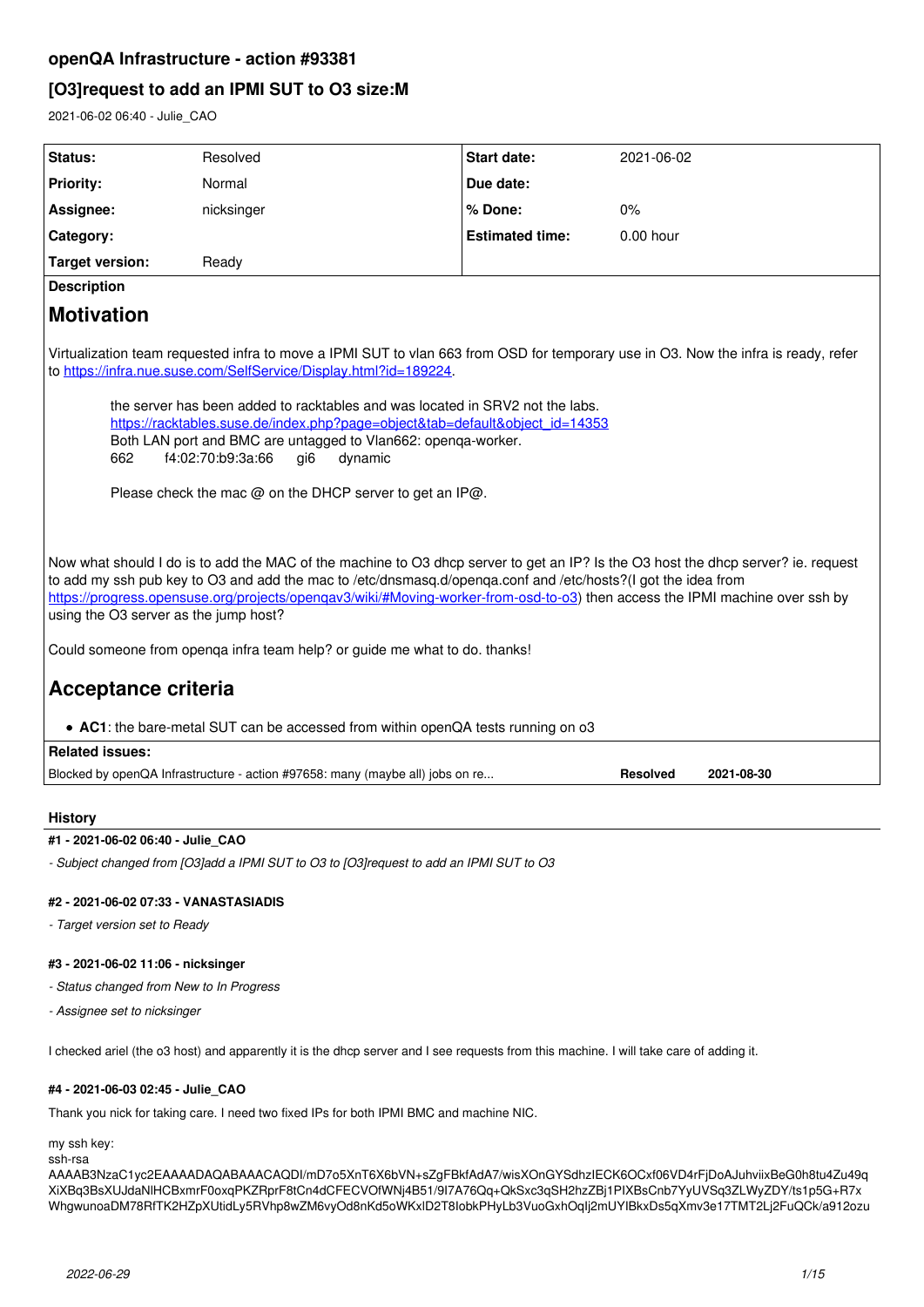HlJwPuI+zCKv86ealFTPLEUeXlBEcxtfiMIciD/LRHYYx7iRQ8HnJ7z9ld31G1xkwWwYfXscF4w+m0k8sgVWWLa69zyCXibbAfUARNIOLG2UDOEOniwj 1xMeB1zEAobHi62nNLwjwn4PIYihz8LKo3zd+Alkwx4PhLn1X7ekAvU+Rq39A6+C1JyFS4I8lKkMclgrtb6c5DWS+8q3kDbykLCdgvZRVeWzmhaoANu SjDk9RqFABSdyWh4qWYBV/hRbrhYvOVsa5YDwvD76IkUu41lhk1fy3ouy2n7rtMg5QfCcIk8HgJuCiRwW+40UT9522UgBq+l4IhcjbU7W3osdzN1Q9H 9KMcjvP9IOUNhgXFqgMb0zif6qqQ == [julie\\_caohe@163.com](mailto:julie_caohe@163.com)

Let me know if any information are needed.

#### **#5 - 2021-06-03 05:40 - openqa\_review**

*- Due date set to 2021-06-17*

Setting due date based on mean cycle time of SUSE QE Tools

# **#6 - 2021-06-14 10:17 - nicksinger**

I've added the machine on ariel to the dnsmasq config. SUT can be reached under: blackbauhinia.openqanet.opensuse.org IPMI can be reached under: blackbauhinia-ipmi.openqanet.opensuse.org

I've also added it as worker to openqaworker7 with the following config in /etc/openqa/workers.ini:

[20] WORKER\_CLASS=64bit-ipmi,64bit-ipmi-large-mem,64bit-ipmi-amd,blackbauhinia IPMI\_HOSTNAME=blackbauhinia-ipmi.openqanet.opensuse.org IPMI\_USER=ADMIN IPMI\_PASSWORD=ADMIN SUT\_IP=blackbauhinia.openqanet.opensuse.org SUT\_NETDEVICE=em1 IPMI\_SOL\_PERSISTENT\_CONSOLE=1 IPMI\_BACKEND\_MC\_RESET=1

### **#7 - 2021-06-14 10:57 - okurz**

I suggest to add to "rebel" which runs without apparmor validation which likely prevents the ipmi backend to work

#### **#8 - 2021-06-14 11:29 - nicksinger**

- *Status changed from In Progress to Feedback*
- *Assignee changed from nicksinger to Julie\_CAO*

Thanks for the suggestion, I moved the config to rebel as worker instance 5 - see: <https://openqa.opensuse.org/admin/workers/382> I also added Julies ssh key from<https://progress.opensuse.org/issues/93381#note-4>to all machines with

for i in aarch64 openqaworker1 openqaworker4 openqaworker7 power8 rebel imagetester; do echo \$i && sshpass -p opensuse ssh root@\$i "echo '\$(cat .ssh/authorized\_keys | grep "julie\_caohe")' >> '/root/.ssh/authorized\_keys'" ; done

@Julie\_CAO please test if the machine is working for you as expected and feel free to raise any problems and reassign back to me :)

### **#9 - 2021-06-15 04:57 - Julie\_CAO**

Hi [nicksinger,](progress.opensuse.org/users/24624) thank you for adding the machine to O3 network and openQA worker pool. Is the correct way to access the machine over rebel as the jump host from SUSE? My following procedure does not seem correct as password is needed.

jcao@linux-brmq:~/.ssh> cat config Host ariel HostName gate.opensuse.org Port 2213 Host \*.opensuse.org ProxyCommand ssh -q -A -x ariel -W %h:%p

jcao@linux-brmq:~/.ssh> ssh -X rebel.opensuse.org [jcao@gate.opensuse.org](mailto:jcao@gate.opensuse.org)'s password:

Another question, is there a PXE server in O3 network? I'd like to install openSUSE Tumbleweed in each test, the command we used is: /mnt/openqa/repo/openSUSE-Tumbleweed-DVD-x86\_64-Snapshot2021xxxx/boot/x86\_64/loader/linux initrd=/mnt/openqa/repo/openSUSE-Tumbleweed-DVD-x86\_64-Snapshot2021xxxx/boot/x86\_64/loader/initrd install= [http://openqa.opensuse.org/assets/repo/openSUSE-Tumbleweed-DVD-x86\\_64-Snapshot20210521](http://openqa.opensuse.org/assets/repo/openSUSE-Tumbleweed-DVD-x86_64-Snapshot20210521)

### **#10 - 2021-06-15 09:25 - nicksinger**

*- Status changed from Feedback to In Progress*

*- Assignee changed from Julie\_CAO to nicksinger*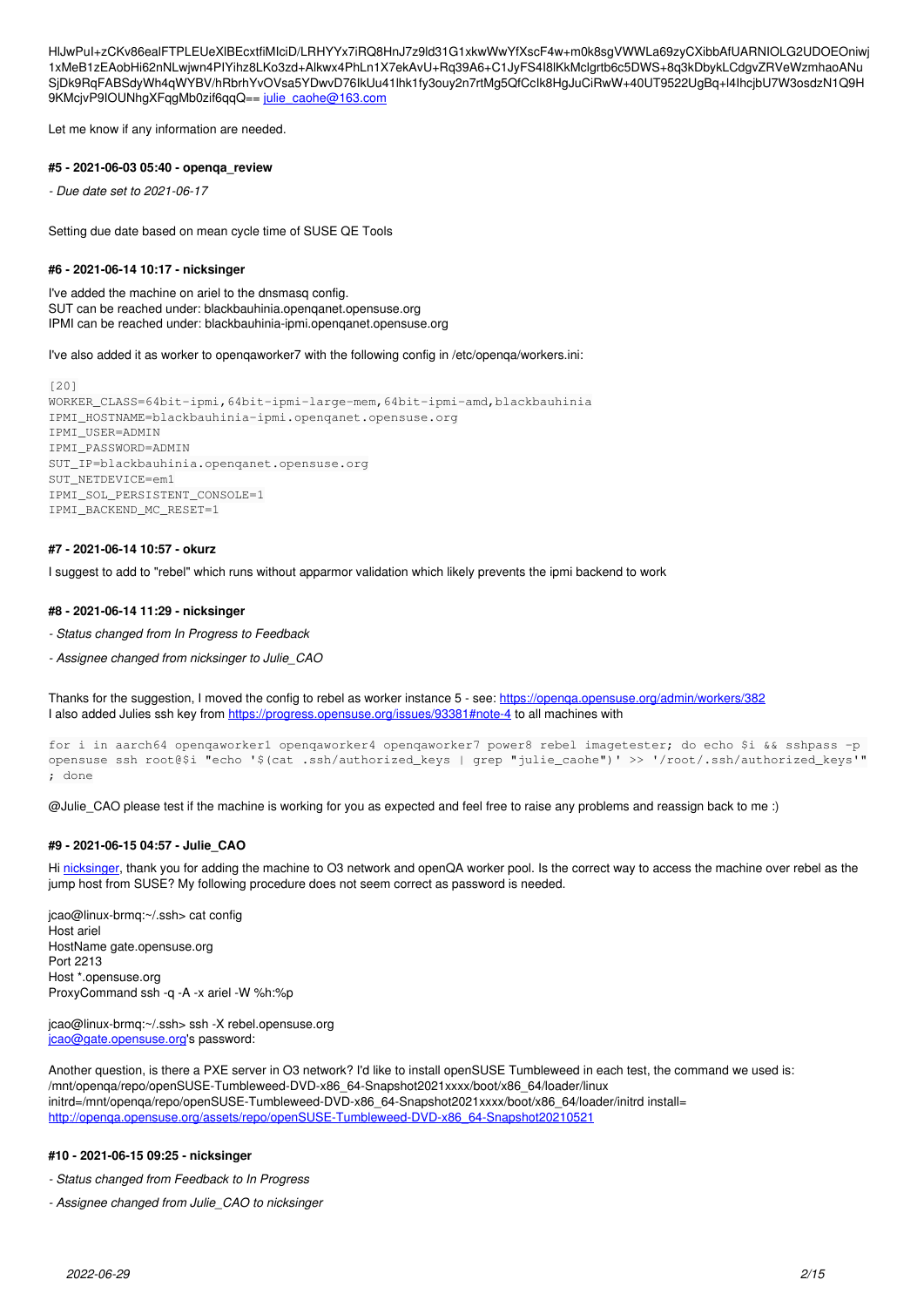#### Julie\_CAO wrote:

Hi [nicksinger,](progress.opensuse.org/users/24624) thank you for adding the machine to O3 network and openQA worker pool. Is the correct way to access the machine over rebel as the jump host from SUSE? My following procedure does not seem correct as password is needed.

jcao@linux-brmq:~/.ssh> cat config Host ariel HostName gate.opensuse.org Port 2213 Host \*.opensuse.org ProxyCommand ssh -q -A -x ariel -W %h:%p

jcao@linux-brmq:~/.ssh> ssh -X rebel.opensuse.org [jcao@gate.opensuse.org](mailto:jcao@gate.opensuse.org)'s password:

Yes, sorry I forgot to create your user on gate.opensuse.org and just added your key to the root account. Now it is fixed and you should be able to ssh into ariel (gate.opensuse.org). From there you can ssh into root@rebel.openqanet.opensuse.org (we don't have users on workers, just root). Please feel free to ask here or in Rocket if you have further questions how this jump host stuff is done - it can be confusing :)

Hi Nick, I am still unable to log in 'ariel'. Is the correct ssh key used? jcao@linux-brmq:~> ssh gate.opensuse.org Password:

jcao@linux-brmq:~> ssh [jcao@gate.opensuse.org](mailto:jcao@gate.opensuse.org) Password:

jcao@linux-brmq:~/.ssh> pwd /home/jcao/.ssh jcao@linux-brmq:~/.ssh> cat id\_rsa.pub ssh-rsa

AAAAB3NzaC1yc2EAAAADAQABAAACAQDI/mD7o5XnT6X6bVN+sZgFBkfAdA7/wisXOnGYSdhzIECK6OCxf06VD4rFjDoAJuhviixBeG0h8tu4Zu49q XiXBq3BsXUJdaNlHCBxmrF0oxqPKZRprF8tCn4dCFECVOfWNj4B51/9I7A76Qq+QkSxc3qSH2hzZBj1PIXBsCnb7YyUVSq3ZLWyZDY/ts1p5G+R7x WhgwunoaDM78RfTK2HZpXUtidLy5RVhp8wZM6vyOd8nKd5oWKxlD2T8IobkPHyLb3VuoGxhOqIj2mUYIBkxDs5qXmv3e17TMT2Lj2FuQCk/a912ozu HlJwPuI+zCKv86ealFTPLEUeXlBEcxtfiMIciD/LRHYYx7iRQ8HnJ7z9ld31G1xkwWwYfXscF4w+m0k8sgVWWLa69zyCXibbAfUARNIOLG2UDOEOniwj 1xMeB1zEAobHi62nNLwjwn4PIYihz8LKo3zd+Alkwx4PhLn1X7ekAvU+Rq39A6+C1JyFS4I8lKkMclgrtb6c5DWS+8q3kDbykLCdgvZRVeWzmhaoANu SjDk9RqFABSdyWh4qWYBV/hRbrhYvOVsa5YDwvD76IkUu41lhk1fy3ouy2n7rtMg5QfCcIk8HgJuCiRwW+40UT9522UgBq+l4IhcjbU7W3osdzN1Q9H 9KMcjvP9IOUNhgXFqgMb0zif6qqQ== [julie\\_caohe@163.com](mailto:julie_caohe@163.com)

Another question, is there a PXE server in O3 network? I'd like to install openSUSE Tumbleweed in each test, the command we used is: /mnt/openqa/repo/openSUSE-Tumbleweed-DVD-x86\_64-Snapshot2021xxxx/boot/x86\_64/loader/linux initrd=/mnt/openqa/repo/openSUSE-Tumbleweed-DVD-x86\_64-Snapshot2021xxxx/boot/x86\_64/loader/initrd install= [http://openqa.opensuse.org/assets/repo/openSUSE-Tumbleweed-DVD-x86\\_64-Snapshot20210521](http://openqa.opensuse.org/assets/repo/openSUSE-Tumbleweed-DVD-x86_64-Snapshot20210521)

Yes but as far as I understand it currently only supports Leap. I will check if I can enable TW installations on there.

Thank you, Nick. We need not an actual PXE entry for TW installation. The PXE server can support TW installation with boot parameters the way we do in OSD is ok.

# **#11 - 2021-06-21 08:51 - okurz**

*- Status changed from In Progress to Workable*

# **#13 - 2021-06-28 17:09 - cdywan**

*- Due date changed from 2021-06-17 to 2021-07-02*

# **#14 - 2021-07-06 07:10 - okurz**

*- Status changed from Workable to New*

moving all tickets without size confirmation by the team back to "New". The team should move the tickets back after estimating and agreeing on a consistent size

# **#15 - 2021-07-06 17:16 - cdywan**

*- Due date deleted (2021-07-02)*

# **#16 - 2021-07-12 09:20 - nicksinger**

*- Assignee changed from nicksinger to Julie\_CAO*

@Julie\_CAO I checked the key again on ariel and everything looks like it should. Please use the command ssh ariel to login into that host. If you use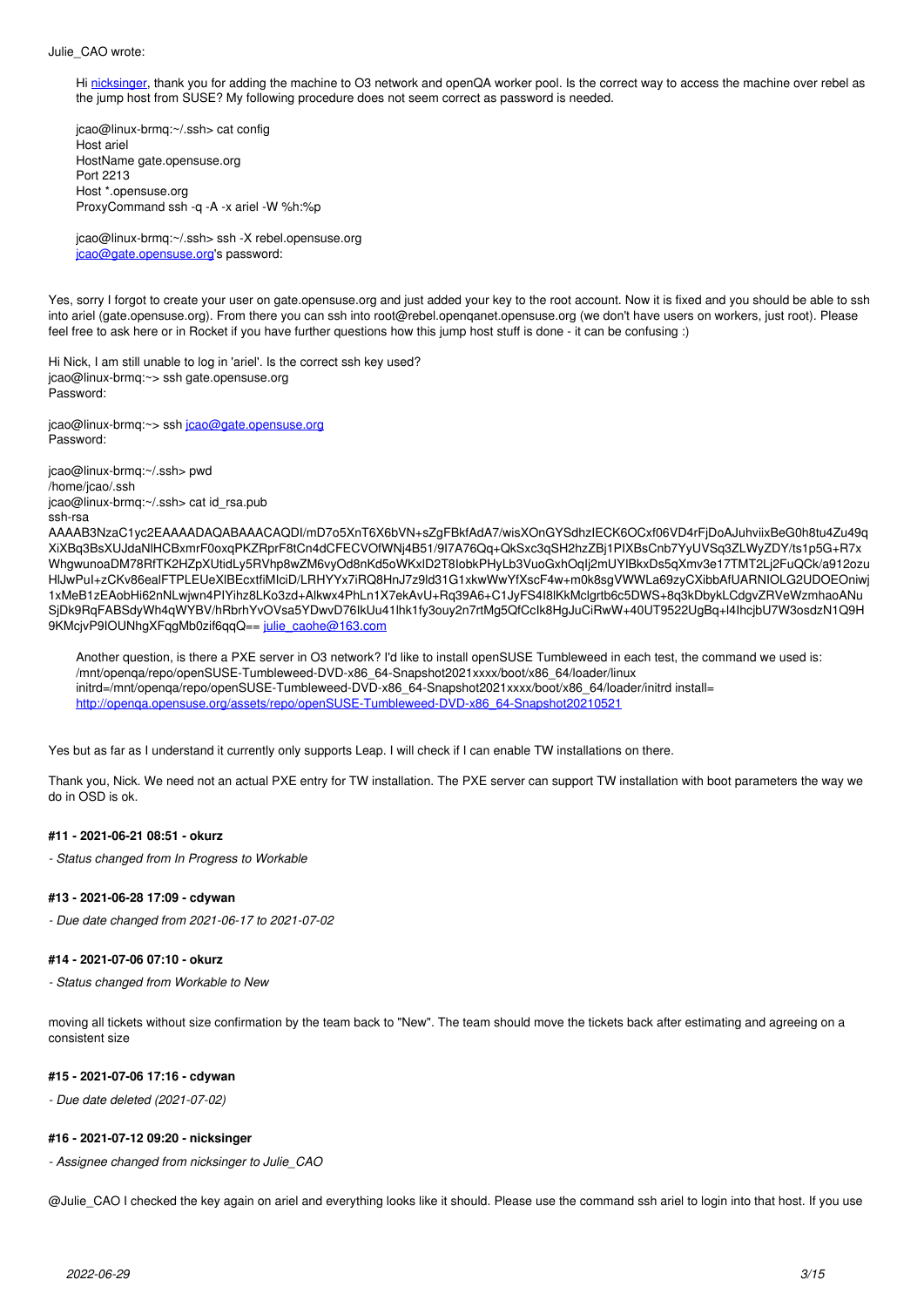"gate.opensuse.org" your config is not used and therefore it does not work.

# **#17 - 2021-07-12 10:01 - Julie\_CAO**

nicksinger wrote:

@Julie\_CAO I checked the key again on ariel and everything looks like it should. Please use the command ssh ariel to login into that host. If you use "gate.opensuse.org" your config is not used and therefore it does not work.

Thanks, Nick. ssh ariel works for me. I successfully login blackbauhinia over ssh on ariel.

So the only remained part is the PXE support. :-)

### **#18 - 2021-07-20 11:57 - Julie\_CAO**

Hi Nick,

Could you kindly give a general time when the PXE server would be ready? I will have a vacation leave in August, so I'd like to arrange my tasks ahead based on different situations.

# **#19 - 2021-07-27 08:23 - nicksinger**

*- Status changed from New to In Progress*

*- Assignee changed from Julie\_CAO to nicksinger*

I've added a kernel and initrd from the latest tw-netinstall ISO onto the PXE server on ariel. A first try didn't seem to work despite ariel serving the required files:

```
Jul 27 08:10:07 ariel dnsmasq-tftp[1999]: error 0 TFTP Aborted received from 192.168.112.13
Jul 27 08:10:07 ariel dnsmasq-tftp[1999]: failed sending /srv/tftpboot/pxelinux.0 to 192.168.112.13
Jul 27 08:10:07 ariel dnsmasq-tftp[1999]: sent /srv/tftpboot/pxelinux.0 to 192.168.112.13
Jul 27 08:10:07 ariel dnsmasq-tftp[1999]: file /srv/tftpboot/pxelinux.cfg/44454c4c-3100-1059-8052-b9c04f463733
 not found
Jul 27 08:10:07 ariel dnsmasq-tftp[1999]: file /srv/tftpboot/pxelinux.cfg/01-f4-02-70-b9-3a-66 not found
Jul 27 08:10:07 ariel dnsmasq-tftp[1999]: file /srv/tftpboot/pxelinux.cfg/C0A8700D not found
Jul 27 08:10:07 ariel dnsmasq-tftp[1999]: file /srv/tftpboot/pxelinux.cfg/C0A8700 not found
Jul 27 08:10:07 ariel dnsmasq-tftp[1999]: file /srv/tftpboot/pxelinux.cfg/C0A870 not found
Jul 27 08:10:07 ariel dnsmasq-tftp[1999]: file /srv/tftpboot/pxelinux.cfg/C0A87 not found
Jul 27 08:10:07 ariel dnsmasq-tftp[1999]: file /srv/tftpboot/pxelinux.cfg/C0A8 not found
Jul 27 08:10:07 ariel dnsmasq-tftp[1999]: file /srv/tftpboot/pxelinux.cfg/C0A not found
Jul 27 08:10:07 ariel dnsmasq-tftp[1999]: file /srv/tftpboot/pxelinux.cfg/C0 not found
Jul 27 08:10:07 ariel dnsmasq-tftp[1999]: file /srv/tftpboot/pxelinux.cfg/C not found
Jul 27 08:10:07 ariel dnsmasq-tftp[1999]: sent /srv/tftpboot/pxelinux.cfg/default to 192.168.112.13
```
I saw something hinting at syntax errors but the IPMI connection in the train is not good enough. Will check if I can make it work at home with a stable connection.

## **#20 - 2021-07-28 04:09 - openqa\_review**

*- Due date set to 2021-08-11*

Setting due date based on mean cycle time of SUSE QE Tools

### **#21 - 2021-07-30 09:34 - nicksinger**

*- Status changed from In Progress to Blocked*

I can't reach the machine nor the ipmi interface. I created an infra ticket now to check this machine: <https://infra.nue.suse.com/Ticket/Display.html?id=193192>

### **#22 - 2021-08-03 03:21 - Julie\_CAO**

Thank you for open the infra ticket, Nick. The machine is in SERV2, it was shutdown by me days ago when AC had a water leaking. But the ipmi is inaccessible either, It may have been implicated in the cooling system accident?

#### **#23 - 2021-08-04 08:40 - nicksinger**

*- Status changed from Blocked to In Progress*

### **#24 - 2021-08-04 15:09 - nicksinger**

*- Status changed from In Progress to Feedback*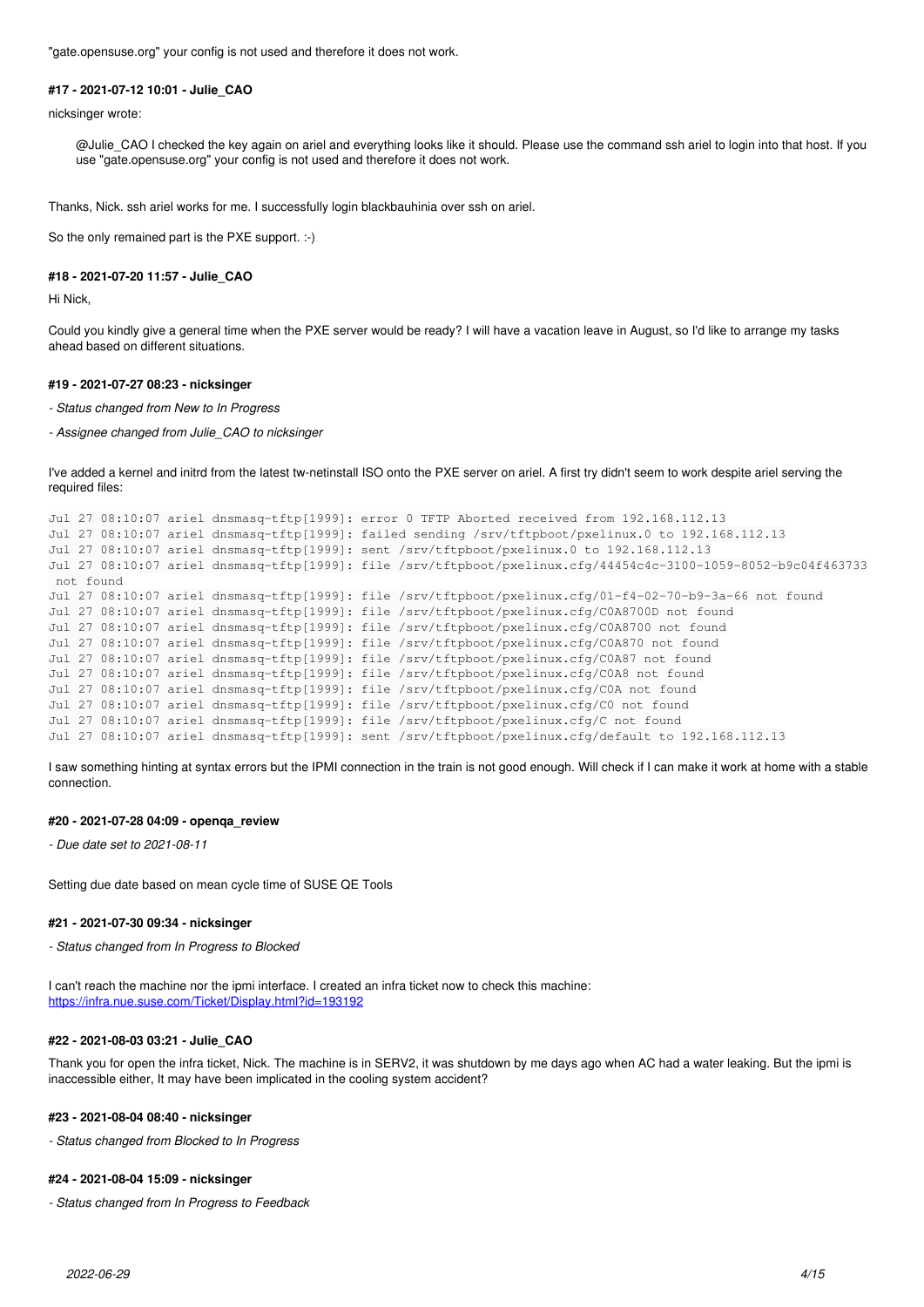I've fixed the PXE setup in O3 and was able to start a tw installer. Please let me know if anything is not working as expected for you.

### **#25 - 2021-08-06 05:34 - Julie\_CAO**

#### Thank you, Nick.

I just tried with new PXE server from blackbauhinia-ipmi. It finds out the PXE server and the pxe menu shows up, TW can be installed with the 'openSUSE tumbleweed' entry. but when I press 'tab' to input the boot command below, then type 'enter', the screen went back to the pxe entry, No installation began or no any error popped up. Anything wrong?

/mnt/openqa/repo/openSUSE-Tumbleweed-DVD-x86\_64-Snapshot20210804/boot/x86\_64/loader/linux initrd=/mnt/openqa/repo/openSUSE-Tumbleweed-DVD-x86\_64-Snapshot20210804/boot/x86\_64/loader/initrd install= [http://openqa.opensuse.org/assets/repo/openSUSE-Tumbleweed-DVD-x86\\_64-Snapshot20210804](http://openqa.opensuse.org/assets/repo/openSUSE-Tumbleweed-DVD-x86_64-Snapshot20210804)

#### **#26 - 2021-08-11 12:59 - cdywan**

*- Due date changed from 2021-08-11 to 2021-08-31*

#### **#27 - 2021-08-31 13:34 - nicksinger**

*- Status changed from Feedback to Resolved*

Sorry for the long delay. I didn't notice your answer. I think you need to add the proper console parameter. Something like this should make the console show up over SOL: console=tty console=ttyS1,115200 (maybe ttyS0 depending on the machine). Please have a look what other IPMI tests on e.g. OSD supply as their command line:

```
[2021-07-28T20:31:29.995 CEST] [debug] <<< testapi::type_string(string="  Y2DEBUG=1 vga=791 video=1024x768 con
sole=ttyS1,115200 linuxrc.log=/dev/ttyS1 linuxrc.core=/dev/ttyS1 linuxrc.debug=4,trace reboot_timeout=0  ", ma
x_interval=4, wait_screen_changes=0, wait_still_screen=0, timeout=30, similarity_level=47)
```
(from [https://openqa.suse.de/tests/6599035/logfile?filename=autoinst-log.txt\)](https://openqa.suse.de/tests/6599035/logfile?filename=autoinst-log.txt)

I'm resolving this now as this is an test issue and not caused by the PXE setup which apparently works for your case :) Feel free to reopen if you discover other issues

#### **#28 - 2021-09-01 06:38 - Julie\_CAO**

*- Due date changed from 2021-08-31 to 2021-08-11*

nicksinger wrote:

Sorry for the long delay. I didn't notice your answer. I think you need to add the proper console parameter. Something like this should make the console show up over SOL: console=tty console=ttyS1,115200 (maybe ttyS0 depending on the machine). Please have a look what other IPMI tests on e.g. OSD supply as their command line:

```
[2021-07-28T20:31:29.995 CEST] [debug] <<< testapi::type_string(string="  Y2DEBUG=1 vga=791 video=1024x768
console=ttyS1,115200 linuxrc.log=/dev/ttyS1 linuxrc.core=/dev/ttyS1 linuxrc.debug=4,trace reboot timeout=
0  ", max_interval=4, wait_screen_changes=0, wait_still_screen=0, timeout=30, similarity_level=47)
```
(from [https://openqa.suse.de/tests/6599035/logfile?filename=autoinst-log.txt\)](https://openqa.suse.de/tests/6599035/logfile?filename=autoinst-log.txt)

I'm resolving this now as this is an test issue and not caused by the PXE setup which apparently works for your case :) Feel free to reopen if you discover other issues

Hi @Nick, I have to reopen this ticket as the PXE server does not work in O3 actually. Even with "console=tty console=ttyS1,115200", when I press 'tab' to input the boot command, then type 'enter', the screen went back to the pxe entry, No installation began on any console. It should not be console problem because it returns to the PXE menu.

Or let's try it as a SUT in O3, the 'boot\_from\_pxe' will type the correct command since the machine worked in OSD. Please help me add this SUT in O3 or point me what I shall do(it seems that I have no permission to login rebel).

```
    WORKER_CLASS: 64bit-ipmi,64bit-ipmi-amd
    IPMI_HOSTNAME: blackbauhinia-ipmi.openqanet.opensuse.org
    IPMI_USER: ADMIN
    IPMI_PASSWORD: ADMIN
    SUT_IP: blackbauhinia.openqanet.opensuse.org
    SUT_NETDEVICE: eno1
    IPMI_SOL_PERSISTENT_CONSOLE: 1
    IPMI_BACKEND_MC_RESET: 1
```
### **#29 - 2021-09-01 06:38 - Julie\_CAO**

*- Status changed from Resolved to New*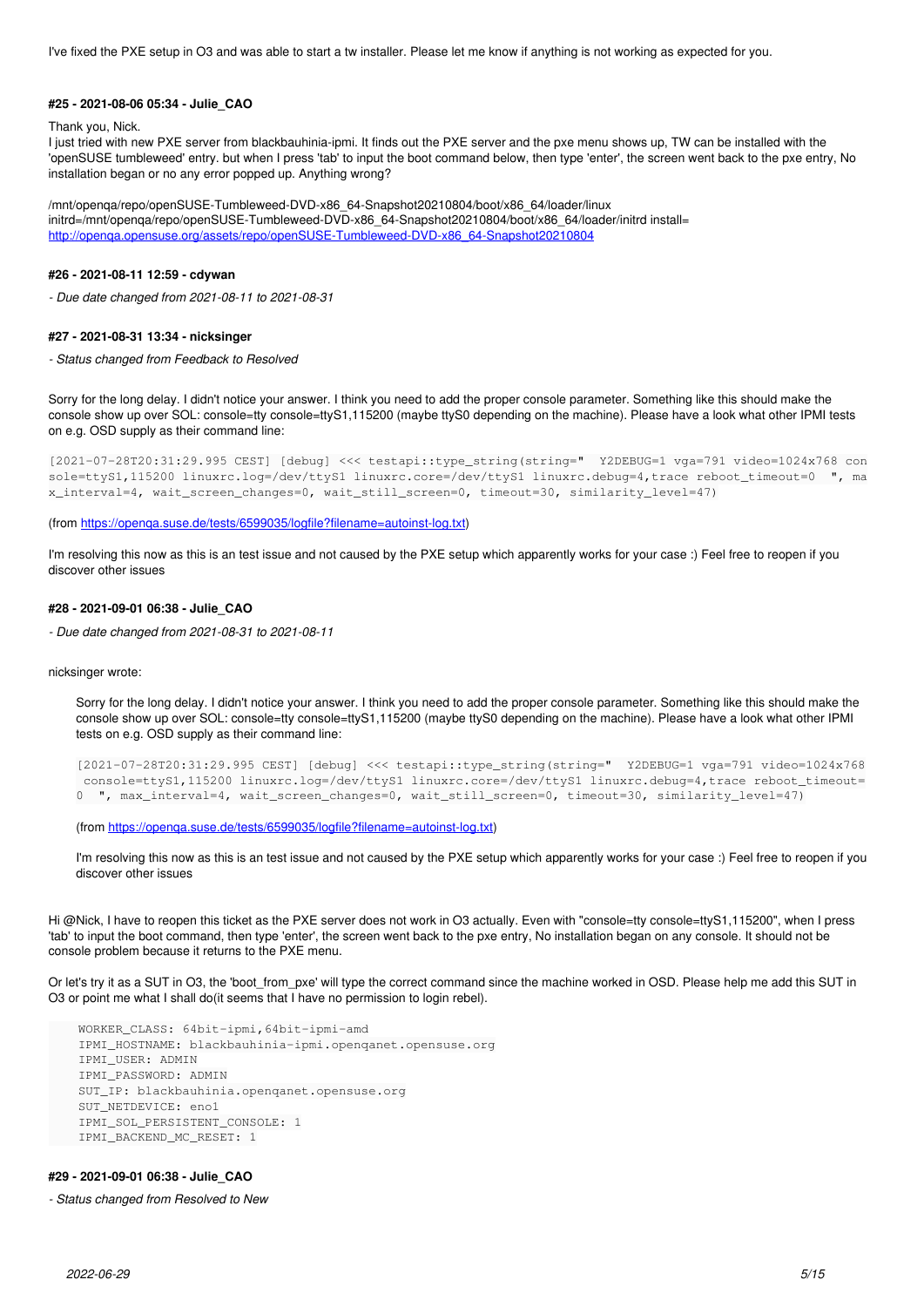### **#30 - 2021-09-01 09:29 - cdywan**

*- Status changed from New to Feedback*

@Julie\_CAO In the future, please use **Feedback** when re-opening tickets.

#### **#31 - 2021-09-03 11:58 - nicksinger**

*- Due date changed from 2021-08-11 to 2021-09-11*

# **#32 - 2021-09-08 12:24 - nicksinger**

*- Status changed from Feedback to Blocked*

I once again tried it out manually.

First, I set the bootdev: ipmitool -I lanplus -C 3 -H blackbauhinia-ipmi.openqanet.opensuse.org -U ADMIN -P ADMIN chassis bootdev pxe

Attaching to the machine from ariel by using IPMI: ipmitool -I lanplus -C 3 -H blackbauhinia-ipmi.openqanet.opensuse.org -U ADMIN -P ADMIN sol activate

After that it boots into the PXE menu where I just select "install-tumbleweed" and the kernel starts to load (and give me output on SOL). Just a small example from the beginning:

Loading linux/openSUSE/tumbleweed/linux............ Loading linux/openSUSE/tumbleweed/initrd........................................ ................................................................................ ................ready.

[ 0.000000] Linux version 5.13.4-1-default (geeko@buildhost) (gcc (SUSE Linux) 11.1.1 20210625 [revision 62 bbb113ae68a7e724255e17143520735bcb9ec9], GNU ld (GNU Binutils; openSUSE Tumbleweed) 2.36.1.20210326-4) #1 SMP Thu Jul 22 15:55:06 UTC 2021 (91a0cca)

[ 0.000000] Command line: initrd=linux/openSUSE/tumbleweed/initrd vga=normal console=tty0 console=ttyS1,115 200 linemode=1 ignore\_loglevel unknown\_nmi\_panic insecure=1 install=http://download.opensuse.org/tumbleweed/re po/oss/ nameserver=192.168.112.100 BOOT\_IMAGE=linux/openSUSE/tumbleweed/linux

[ 0.000000] x86/fpu: Supporting XSAVE feature 0x001: 'x87 floating point registers'

[ 0.000000] x86/fpu: Supporting XSAVE feature 0x002: 'SSE registers'

[ 0.000000] x86/fpu: Supporting XSAVE feature 0x004: 'AVX registers'

0.000000] x86/fpu: xstate\_offset[2]: 576, xstate\_sizes[2]: 256

0.000000] x86/fpu: Enabled xstate features 0x7, context size is 832 bytes, using 'compacted' format.

[  $0.000000$ ] BIOS-provided physical RAM map:

So manually I can't reproduce your issue. However, as rebel is currently down [\(https://progress.opensuse.org/issues/97658\)](https://progress.opensuse.org/issues/97658) and oli indicated that other workers will most likely won't work due to apparmor I think we're currently blocked there to get the IPMI machine into o3 and I can't do further testing for now.

## **#33 - 2021-09-08 12:26 - nicksinger**

- Blocked by action #97658: many (maybe all) jobs on rebel within o3 run into timeout exceeded "setup exceeded MAX\_SETUP\_TIME" size:M added

# **#34 - 2021-09-09 03:17 - Julie\_CAO**

*- Due date changed from 2021-09-11 to 2021-08-11*

nicksinger wrote:

After that it boots into the PXE menu where I just select "install-tumbleweed" and the kernel starts to load (and give me output on SOL). Just a small example from the beginning:

Yes, the pxe entry worked for me either. But I meant that the command below(press 'tab' key to type the command the way boot from pxe module does in openqa) does not work: /mnt/openqa/repo/openSUSE-Tumbleweed-DVD-x86\_64-Snapshot20210830/boot/x86\_64/loader/linux initrd=/mnt/openqa/repo/openSUSE-Tumbleweed-DVD-x86\_64-Snapshot20210830/boot/x86\_64/loader/initrd

install=http://openqa.opensuse.org/assets/repo/openSUSE-Tumbleweed-DVD-x86\_64-Snapshot20210830 console=ttyS1,115200

I'ed like to install the latest snapshot, such as 20210830 that day I tried. Press 'enter' after typing the command, pxe menu screen showed up, no any console output.

### **#35 - 2021-09-09 03:55 - Julie\_CAO**

*- Due date changed from 2021-08-11 to 2021-09-11*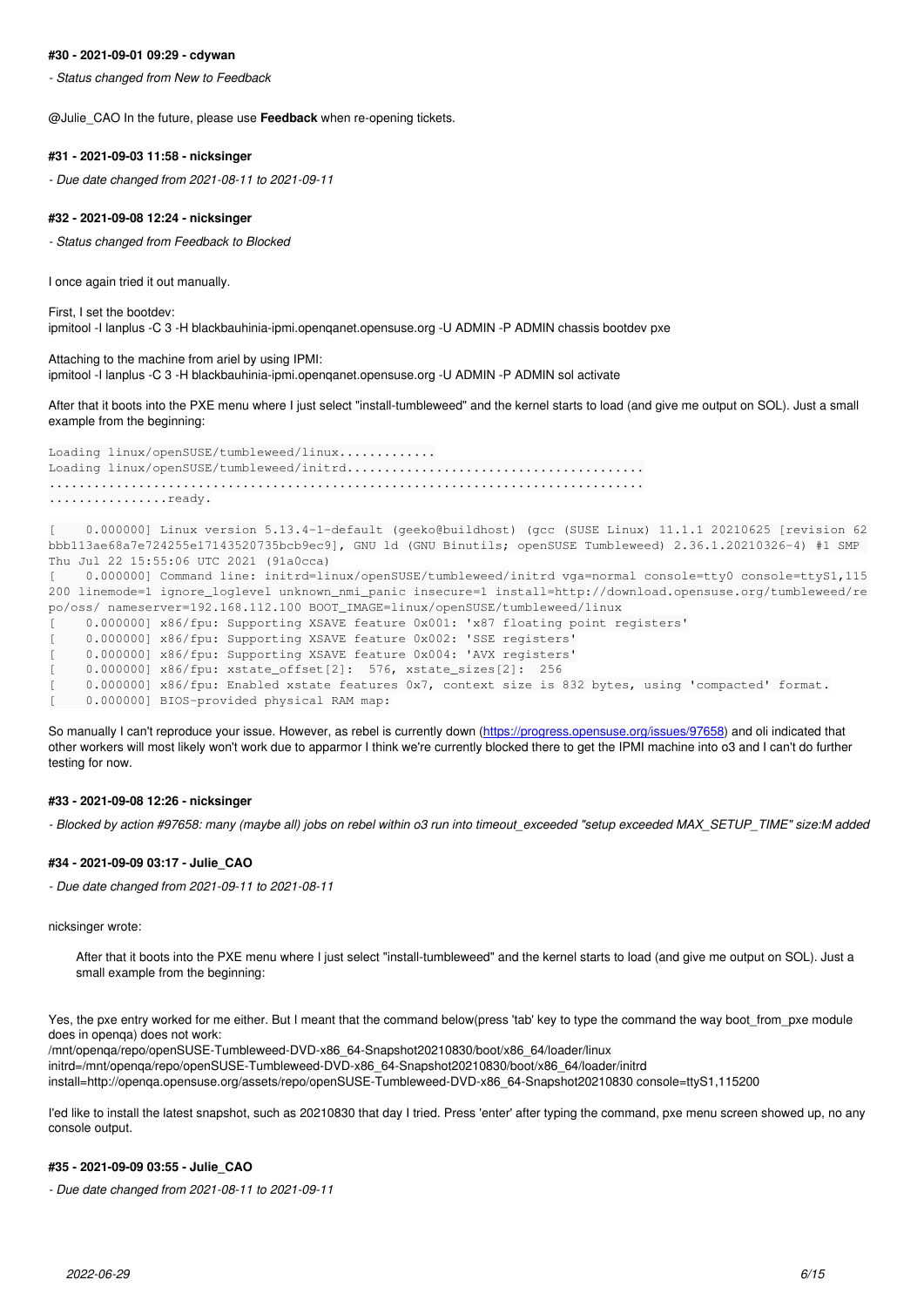### **#36 - 2021-09-10 08:57 - nicksinger**

Ah, now I understand. Sorry for the confusion. Of course this can not work as we don't have the "/mnt/openqa" mountpoint on o3. I asked in our team chat for some help on what we could mount instead to always have the latest snapshot of TW available to boot from.

# **#37 - 2021-09-10 09:34 - Julie\_CAO**

nicksinger wrote:

Ah, now I understand. Sorry for the confusion. Of course this can not work as we don't have the "/mnt/openqa" mountpoint on o3. I asked in our team chat for some help on what we could mount instead to always have the latest snapshot of TW available to boot from.

Thank you, Nick. that's exactly what I want!

#### **#38 - 2021-09-14 08:54 - okurz**

*- Due date changed from 2021-09-11 to 2021-09-17*

please take a look into the blocking ticket [#97658](https://progress.opensuse.org/issues/97658) which we consider still "urgent" and will exceed the due-date tomorrow.

#### **#39 - 2021-09-20 09:59 - cdywan**

*- Due date deleted (2021-09-17)*

Still blocked by [#97658](https://progress.opensuse.org/issues/97658) as I understand it, although Redmine won't show that for some reason.

### **#40 - 2021-09-20 13:33 - nicksinger**

While [#97658](https://progress.opensuse.org/issues/97658) is still blocked I try to figure out what to mount to get the most recent TW snapshot in the opensuse network. I asked in #opensuse-factory:

14:58 <sqozz> hey all! I'm currently looking for a way to enable openqa.opensuse.org to test the most recent T W snapshot on bare hardware. For this I'd need a mountpoint to the most recent snapshot reachable from within the opensuse-network. Any hints where I could find such thing?

and in #team-buildops in slack:<https://suse.slack.com/archives/C02BX1X92HM/p1632144642253300>

#### **#41 - 2021-09-22 03:26 - Julie\_CAO**

Thank you nick for asking help from outside. I saw the thread in #team-buildops but the result seems not very optimistic. I am not familiar with http boot or EFI boot. Let's see if the factory folks can give more clue.

#### **#42 - 2021-09-28 00:29 - Julie\_CAO**

Hi Nick, do you get any positive feedback from factory folks?

### **#43 - 2021-10-11 11:41 - Julie\_CAO**

Hi Nick,

regarding mounting to get lastest snapshot, we always run test this way in OSD. what's the difference between O3 and OSD? it sounds there are obstacles in O3 network. I want to know what the specific problem is, and then I'll manage to find a way to get it around on my side.

boot: /mnt/openqa/repo/openSUSE-Tumbleweed-DVD-x86\_64-Snapshot20210830/boot/x86\_64/loader/linux initrd=/mnt/openqa/repo/openSUSE-Tumbleweed-DVD-x86\_64-Snapshot20210830/boot/x86\_64/loader/initrd install=http://openqa.opensuse.org/assets/repo/openSUSE-Tumbleweed-DVD-x86\_64-Snapshot20210830

Are there extracted installer DVD directories in O3 server? for example, "openqa.opensuse.org:/share/factory/assets/repo/openSUSE-Tumbleweed-DVD-x86\_64-SnapshotXXXX/", we have this path for SLE in OSD.

If the DVD is present, what we need is to mount the repo to our pxe server, right?

If the DVD is not present, we have to extract from openSUSE-Tumbleweed-DVD-x86\_64-Snapshot20211008-Media.iso in O3?

I don't know how OSD implements these requirements. we hope O3 can provide the same functions as OSD, If it is not possible on O3, it is acceptable to have workaround.

Let me know what I can help on my side.

#### **#44 - 2021-10-15 06:55 - Julie\_CAO**

Hi [okurz,](progress.opensuse.org/users/17668) Nick seems to have been out of work these days, can we manage to mount the TW snapshot in PXE server without Nick?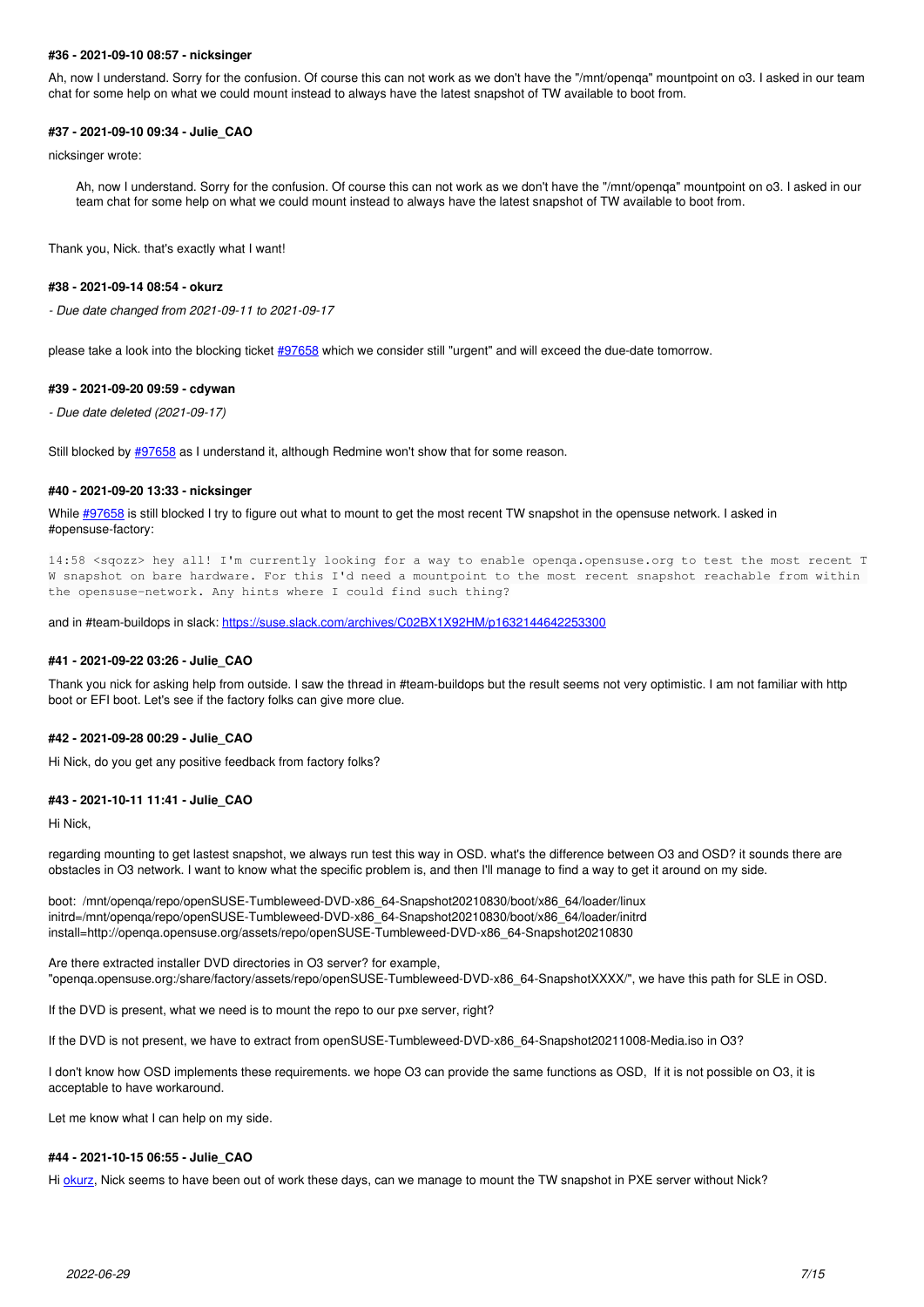#### **#45 - 2021-10-15 09:08 - nicksinger**

*- Status changed from Blocked to In Progress*

Hello @Julie\_CAO - sorry I was on a sick-leave yesterday and before didn't update the ticket here. I was able to boot files from download.opensuse.org directly which means you could always boot the latest snapshot. However, the architecture inside the o3 infrastructure is different. Therefore the tests would need to be adjusted accordingly. I will prepare a boot environment for you today so you can see how it would work. Afterwards you would need to adjust the tests.

# **#46 - 2021-10-16 04:09 - openqa\_review**

*- Due date set to 2021-10-30*

Setting due date based on mean cycle time of SUSE QE Tools

#### **#48 - 2021-10-20 08:44 - nicksinger**

*- Status changed from In Progress to Feedback*

So I created an IPXE config which offers several options to boot a machine. I tested it with blackbauhinia manually from ariel with the following command: ipmitool -I lanplus -C 3 -H blackbauhinia-ipmi.openqanet.opensuse.org sol activate. It always loads the most recent TW snapshot from download.opensuse.org over http since we don't have any mountpoint with the most recent release like on OSD.

I realized that the IPMI output is quite slow but still was able to start an installer. Please test it manually to see if you could adjust the tests accordingly or if anything is missing. I also attach the IPXE-script below so you can see with which options the installer gets started. Let me know if any option would need to be added.

#!ipxe dhcp

set menu-timeout 5000

```
:start
```
menu iPXE boot menu for openqa.opensuse.org item --gap -- ------------------------- Operating systems ----------------------------- item --key l leapS1 Boot openSUSE Leap15.3 from download.opensuse.org / ttyS1 (http) item --key 1 leapS2 Boot openSUSE Leap15.3 from download.opensuse.org / ttyS2 (http) item --key t tumbleweedS1 Boot openSUSE Tumbleweed from download.opensuse.org / ttyS1 (http) item --key t tumbleweedS2 Boot openSUSE Tumbleweed from download.opensuse.org / ttyS2 (http) item --gap -- ------------------------- Advanced options ------------------------------ item --key c config Configure settings item shell **Drop** to iPXE shell item reboot **by Channel Computer** item item --key x exit Exit iPXE and continue BIOS boot choose --timeout \${menu-timeout} --default exit selected || goto cancel set menu-timeout 0 goto \${selected}

:leapS1

kernel http://download.opensuse.org/distribution/leap/15.3/repo/oss/boot/x86\_64/loader/linux usessh=1 sshpassw ord=linux network=1 install=http://download.opensuse.org/distribution/leap/15.3/repo/oss/ console=ttyS1,115200 n8 root=/dev/ram0 initrd=initrd textmode=1 initrd http://download.opensuse.org/distribution/leap/15.3/repo/oss/boot/x86\_64/loader/initrd boot

:leapS2

kernel http://download.opensuse.org/distribution/leap/15.3/repo/oss/boot/x86\_64/loader/linux usessh=1 sshpassw ord=linux network=1 install=http://download.opensuse.org/distribution/leap/15.3/repo/oss/ console=ttyS2,115200 n8 root=/dev/ram0 initrd=initrd textmode=1 initrd http://download.opensuse.org/distribution/leap/15.3/repo/oss/boot/x86\_64/loader/initrd

boot

:tumbleweedS1

kernel http://download.opensuse.org/distribution/openSUSE-current/repo/oss/boot/x86\_64/loader/linux usessh=1 s shpassword=linux network=1 install=http://download.opensuse.org/distribution/openSUSE-current/repo/oss/ consol e=ttyS1,115200n8 root=/dev/ram0 initrd=initrd textmode=1

initrd http://download.opensuse.org/distribution/openSUSE-current/repo/oss/boot/x86\_64/loader/initrd boot

:tumbleweedS2

kernel http://download.opensuse.org/distribution/openSUSE-current/repo/oss/boot/x86\_64/loader/linux usessh=1 s shpassword=linux network=1 install=http://download.opensuse.org/distribution/openSUSE-current/repo/oss/ consol e=ttyS2,115200n8 root=/dev/ram0 initrd=initrd textmode=1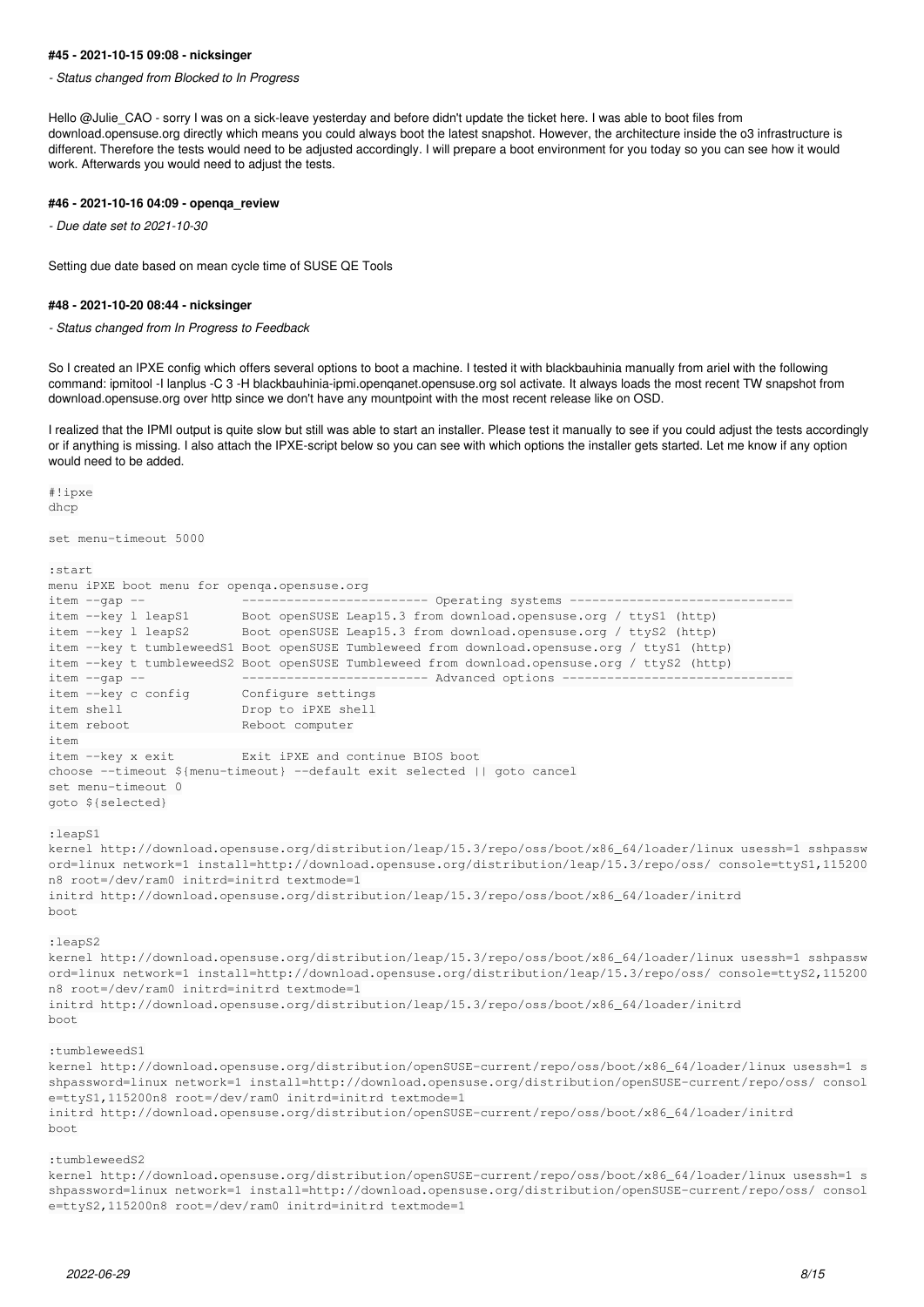initrd http://download.opensuse.org/distribution/openSUSE-current/repo/oss/boot/x86\_64/loader/initrd boot

:cancel

echo You cancelled the menu, dropping you to a shell

:shell echo Type 'exit' to get the back to the menu shell set menu-timeout 0 set submenu-timeout 0 goto start

:failed echo Booting failed, dropping to shell goto shell

:reboot reboot

:exit exit

:config config goto start

# **#49 - 2021-10-20 09:22 - Julie\_CAO**

Hi Nick,

Thank you for setting it up, I'll try and adapt my test.

I reinstalled my laptop with Leap 15.3 on a new disk and the ssh keys changed. I am unable to login ariel to access the SUT to try the new PXE now, could you help re-add my keys? sorry for bringing you the trouble.

jcao@localhost:~/.ssh> cat id\_rsa.pub

ssh-rsa

AAAAB3NzaC1yc2EAAAADAQABAAACAQDIvkuGQu2YkXbCMNnmtG/cyFLqUlYgrhJ0xFu0p1xjcY9gGtIlPzXZoEhNA5xxbsa0ydlW5GW/Msr+0zktN YzMksXKLQO4NQ0yAYrW5zaGpHZqrMImGCSe4JW0wG1w06Vpfj0IziqYpALdLch8sA+WEXMfe+58qW+1q+QsLL1rSvZ5ZlD18Z3PIKcMzJTgzxlSyI njqUwDzWaBnrBc8u4RfbGIZpq3USowDjX0VEGAJ+FEn6pWLbyfMkKaEQle0L5lSWLPxOPVr2XNVg1Fzy9eELfnqU23wMQdl8yGQU1WmHJrWV/jur cMbemMXo3od62bTIMO6sxooBp9pUSQFB2W9xdzmMZxJaaEQWHEe+LmVGNGogUqCbIPDstNewb8A5StavJh4iXQUIlVXsWuVJTCXzPqqAfymG R4au4UK1uggilB/rFTiYgVWM7eEO/Damb67qYAsCwh5/PTAFpWbIUnOZ/OVZ+mhMv6oXjbWe9NwSG4Kg2IAJG3Sic3gj8aFQnrrQMcUUE53QCN+a kre2K61sI9DpQ8OjrbLeDNytCWCg5SpyzDbZHfpS9q2DEjRiN7BcKkijPkWzVV3cRpMPhH614CDbo4rCHs1clBKk2THuOtqGOnFVB4igNpiPdsfte/okL OBix+kbYckCmbi71JvWeyG0/R5h5KtDMPohI46w== julie\_caohe@163.com

# **#50 - 2021-10-27 08:22 - Julie\_CAO**

*- Status changed from Feedback to In Progress*

nicksinger wrote:

I realized that the IPMI output is quite slow but still was able to start an installer. Please test it manually to see if you could adjust the tests accordingly or if anything is missing. I also attach the IPXE-script below so you can see with which options the installer gets started. Let me know if any option would need to be added.

#!ipxe dhcp

set menu-timeout 5000

HI Nick, the ipmi sol console on my side is so slow. The machine enters BIOS boot right away after the iPXE menu shows up so that I have not the chance to check these configurations. Could you set the timeout longer for me to check and for openqa to match needles?

:tumbleweedS1

kernel [http://download.opensuse.org/distribution/openSUSE-current/repo/oss/boot/x86\\_64/loader/linux](http://download.opensuse.org/distribution/openSUSE-current/repo/oss/boot/x86_64/loader/linux) usessh=1 sshpassword=linux network=1 install[=http://download.opensuse.org/distribution/openSUSE-current/repo/oss/](http://download.opensuse.org/distribution/openSUSE-current/repo/oss/) console=ttyS1,115200n8 root=/dev/ram0 initrd=initrd textmode=1 initrd [http://download.opensuse.org/distribution/openSUSE-current/repo/oss/boot/x86\\_64/loader/initrd](http://download.opensuse.org/distribution/openSUSE-current/repo/oss/boot/x86_64/loader/initrd) boot

I have not tried the command but I compared with the boot command in OSD. there are some differences:

"usessh=1 sshpassword=linux". In OSD, it is "ssh=1 sshpassword=nots3cr3t". So 'ssh=' is SLE and 'usessh=xx' in openSUSE? And the what the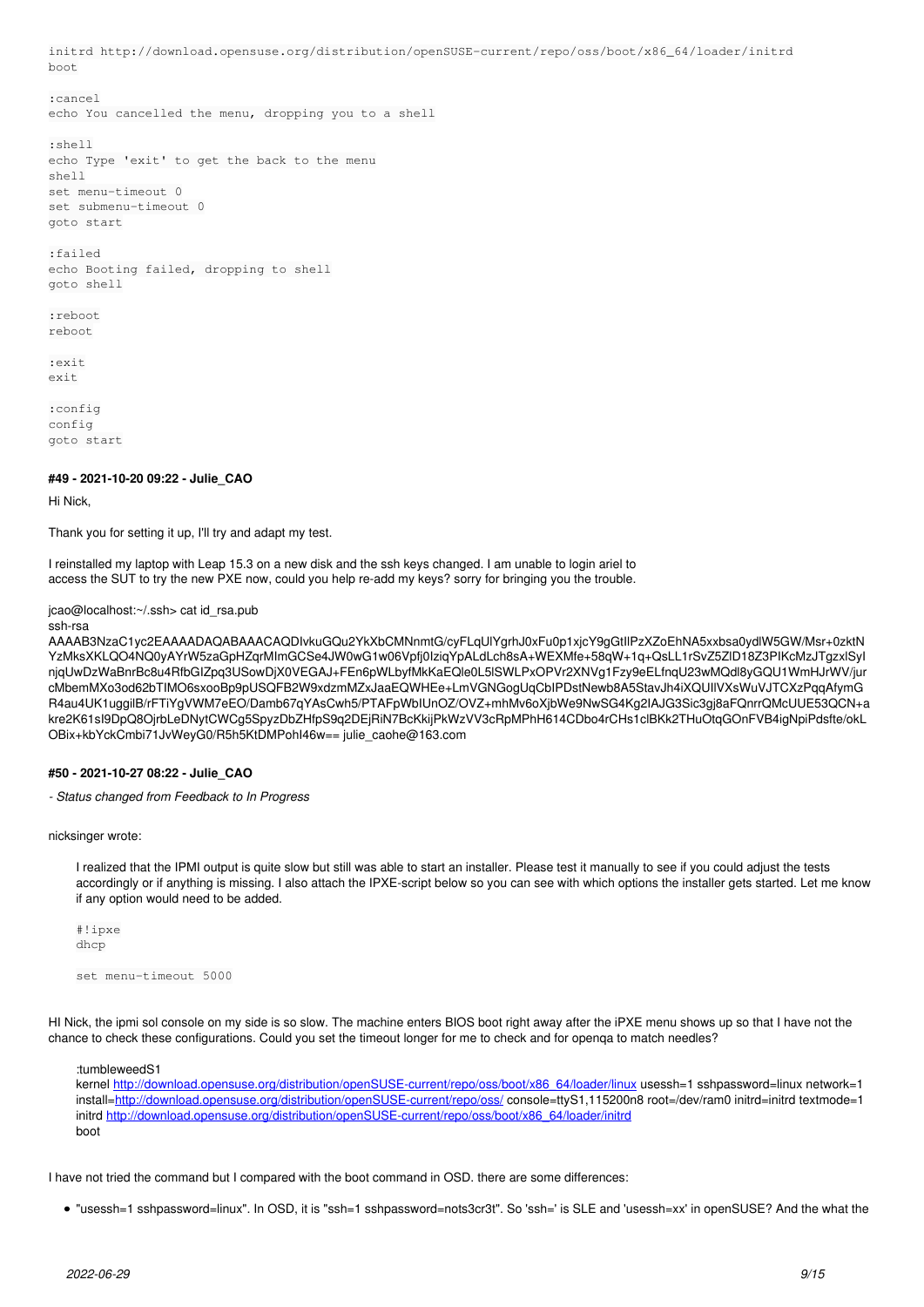default password in O3, nots3cr3t or linux? our tests typically use the openqa default password.

we have some extra variables in the boot command in OSD, "plymouth.enable=0 Y2DEBUG=1 vga=791 video=1024x768 linuxrc.log=/dev/ttyS1 linuxrc.core=/dev/ttyS1 linuxrc.debug=4,trace reboot timeout=0 kernel.softlockup\_panic=1 vt.color=0x07", actually I am not sure if they are required for openSUSE in O3, Could you help take a look and add some of them if they are needed?

# **#51 - 2021-11-02 10:31 - mkittler**

*- Due date changed from 2021-10-30 to 2021-11-06*

Increasing the due date after mentioning the ticket in the chat ([nicksinger](progress.opensuse.org/users/24624) is not available today).

### **#52 - 2021-11-11 15:59 - nicksinger**

*- Status changed from In Progress to Feedback*

I've bumped the timeout to 50000, changed the default PW to nots3cr3t to make it easier to run tests and also added the other parameters too. It should not hurt anyway. BTW: rebel is also back in o3 so you might be able to clone a test on it to test it. But also please test manually if everything works as you would expect it.

Regarding the slow IPMI: I recommend that you try to execute your virtualization tests with the help of nested virtualization. This would really ease the setup and require less manual work to have machines moved between OSD and o3

### **#53 - 2021-11-15 08:02 - Julie\_CAO**

- *Due date changed from 2021-11-06 to 2021-10-30*
- *Status changed from Feedback to In Progress*

nicksinger wrote:

I've bumped the timeout to 50000,

thank you, Nick. 50000 seems to be 50 seconds. I can see the blue menu and move the focus up and down to choose the entry now.

changed the default PW to nots3cr3t to make it easier to run tests and also added the other parameters too. It should not hurt anyway.

#### for the Tumbleweed entry:

:tumbleweedS1

kernel http://download.opensuse.org/distribution/openSUSE-current/repo/oss/boot/x86\_64/loader/linux ...

It is the installer of OpenSUSE Leap 15.3 instead of OpenSUSE Tumbleweed. Can we get a latest tumbleweed DVD URL here?

BTW: rebel is also back in o3 so you might be able to clone a test on it to test it. But also please test manually if everything works as you would expect it.

I will continue with manual test to ensure everythings works then we add the SUT to be a worker of O3.

Regarding the slow IPMI: I recommend that you try to execute your virtualization tests with the help of nested virtualization. This would really ease the setup and require less manual work to have machines moved between OSD and o3

Because SLE virtualization product does not promise to support nexted virtualization, I think so does openSUSE. Our virtualization tests all run on barel metal machines according to our test plan.

### **#54 - 2021-11-15 08:08 - Julie\_CAO**

*- Due date changed from 2021-10-30 to 2021-11-06*

#### **#55 - 2021-11-15 09:54 - cdywan**

*- Due date changed from 2021-11-06 to 2021-11-19*

How about a due date that lies in the future. For example end of this week, assuming you are motived to finish it this week :-)

### **#56 - 2021-11-15 10:18 - Julie\_CAO**

cdywan wrote:

How about a due date that lies in the future. For example end of this week, assuming you are motived to finish it this week :-)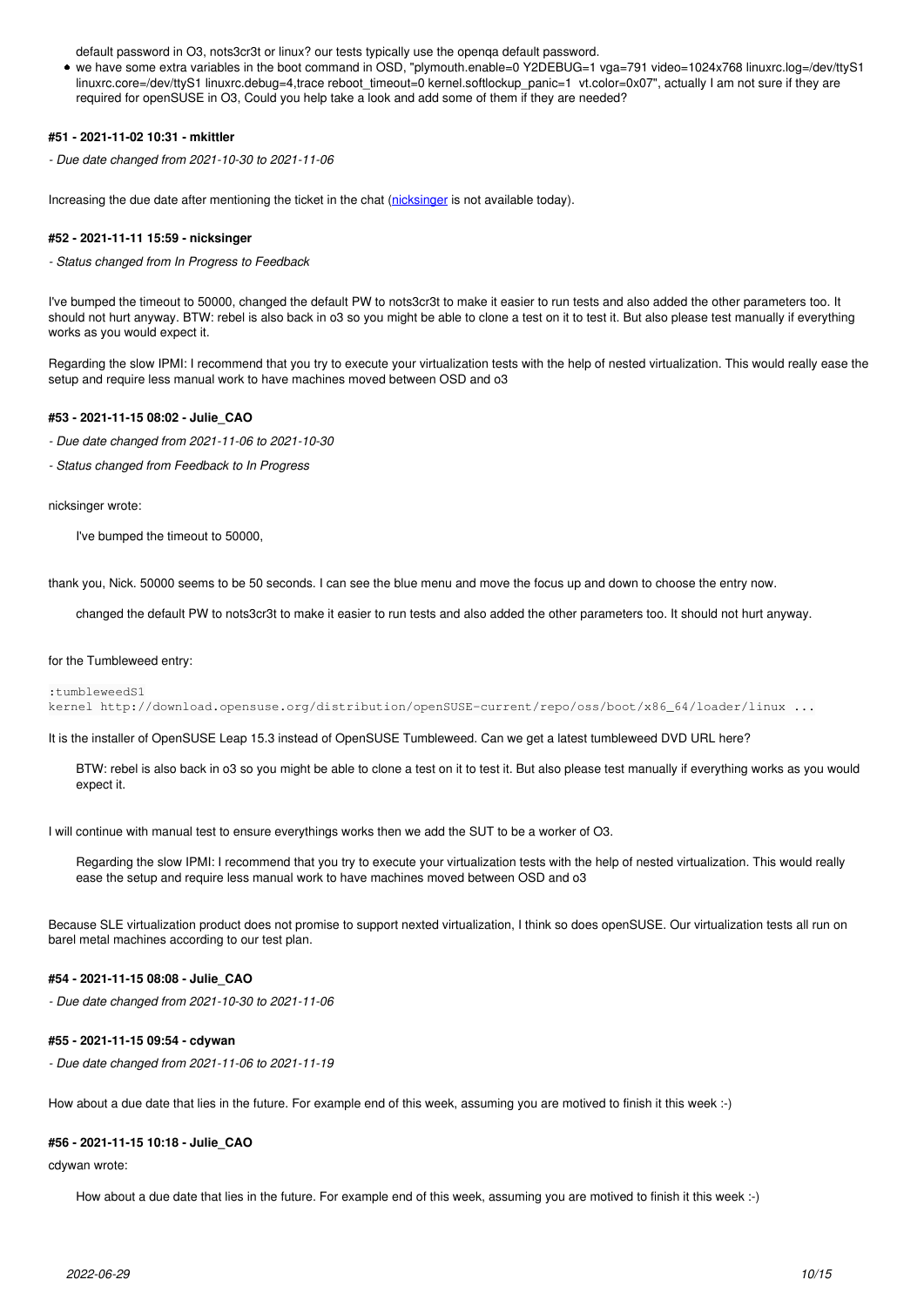I accidently change it in my comment, so I just changed it back to its original date. Your team determines the actual due date :-)

#### **#57 - 2021-11-19 10:50 - okurz**

We clarified that "openSUSE-Current" is actually Leap, not Tumbleweed. So please find the corresponding "Current" links from <http://download.opensuse.org/tumbleweed/>for Tumbleweed.

## **#58 - 2021-11-22 19:09 - nicksinger**

*- Due date changed from 2021-11-19 to 2021-11-26*

@Julie\_CAO I've updated the entries once again to the tumbleweed repos posted by [okurz](progress.opensuse.org/users/17668) - please let me know if it works :)

#### **#59 - 2021-11-24 10:01 - nicksinger**

*- Due date changed from 2021-11-26 to 2021-12-01*

#### **#60 - 2021-11-26 03:27 - Julie\_CAO**

nicksinger wrote:

@Julie\_CAO I've updated the entries once again to the tumbleweed repos posted by [okurz](progress.opensuse.org/users/17668) - please let me know if it works :)

It works. thank you, Nick.

There is an exising ipxe install module in our openqa test git repo, which is maintained by Petr C and has been used in kernel tests. I talked with him and read through the test script. I figured out it can be used in our virtualization tests in O3 by minor changes both from iPXE server side and test script itself. So I still need your help with any of the following two options:

option 1: allow to POST the boot commad to the ipxe configuration file in iPXE server over http. ie. the test script will write the \*.ipxe in each run. The test script is like

```
my $url = "$http_server/v1/bootscript/script.ipxe/$ip";   //any location is ok for me. It can be set by a open
qa setting
HTTP::Tiny->new->request('POST', $url, {content => $bootscript, headers => {'content-type' => 'text/plain'}});
```
The advantage is that the install commands can be custermized in each test. but it needs the http server support(enable POST and permissions).

option 2: use the TW install command directly rather than the menu selection. Because the menu does not always show up with ipmi connections, to run the install command directly is more stable and easier than to move focus to choose the menu entry by needles. I had a successful installation test in my own openqa with following ipxe configuration file:

```
#!ipxe
echo ++++++++++++++++++++++++++++++++++++++++++
echo ++++++++++++ openQA ipxe boot ++++++++++++
echo ++++++++++++++++++++++++++++++++++++++++++
kernel http://download.opensuse.org/tumbleweed/repo/oss/boot/x86_64/loader/linux install=http://download.opens
use.org/tumbleweed/repo/oss plymouth.enable=0 Y2DEBUG=1 vga=791 video=1024x768 console=ttyS1,115200 linuxrc.lo
g=/dev/ttyS1 linuxrc.core=/dev/ttyS1 linuxrc.debug=4,trace reboot_timeout=0 ssh=1 sshpassword=nots3cr3t kernel
.softlockup_panic=1 vt.color=0x07
initrd http://download.opensuse.org/tumbleweed/repo/oss/boot/x86_64/loader/initrd
boot
```
Are these options capable from server side? In terms of test implementation only, I think option 2 is ok at present. but in future option 1 would be better as other tests may use ipxe install as well.

In addition, I'd like to know the URL of the ipxe config file to read the content in our test for debugging purpose.

#### **#61 - 2021-12-02 05:55 - nicksinger**

Julie\_CAO wrote:

There is an exising ipxe install module in our openqa test git repo, which is maintained by Petr C and has been used in kernel tests. I talked with him and read through the test script. I figured out it can be used in our virtualization tests in O3 by minor changes both from iPXE server side and test script itself. So I still need your help with any of the following two options:

option 1: allow to POST the boot commad to the ipxe configuration file in iPXE server over http. ie. the test script will write the \*.ipxe in each run. The test script is like

Michi from the kernel team also wrote a similar daemon for such purpose: https://github.com/frankenmichl/baremetal support - maybe this is something we can aim for in the future but for now I would go with option 2.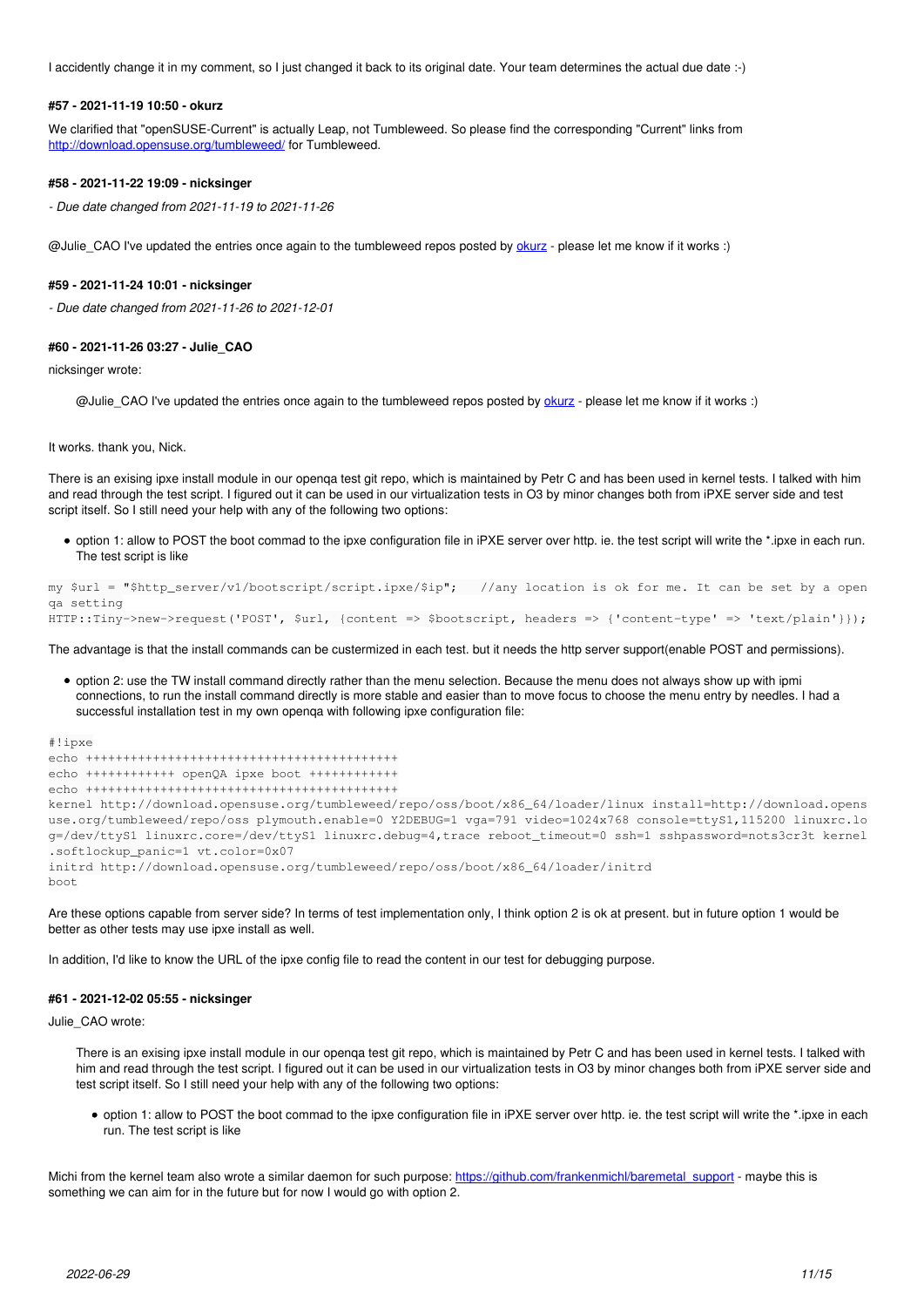option 2: use the TW install command directly rather than the menu selection. Because the menu does not always show up with ipmi connections, to run the install command directly is more stable and easier than to move focus to choose the menu entry by needles. I had a successful installation test in my own openqa with following ipxe configuration file:

```
#!ipxe
echo ++++++++++++++++++++++++++++++++++++++++++
echo ++++++++++++ openQA ipxe boot ++++++++++++
echo ++++++++++++++++++++++++++++++++++++++++++
kernel http://download.opensuse.org/tumbleweed/repo/oss/boot/x86_64/loader/linux install=http://download.o
pensuse.org/tumbleweed/repo/oss plymouth.enable=0 Y2DEBUG=1 vga=791 video=1024x768 console=ttyS1,115200 li
nuxrc.log=/dev/ttyS1 linuxrc.core=/dev/ttyS1 linuxrc.debug=4,trace reboot_timeout=0 ssh=1 sshpassword=nots
3cr3t kernel.softlockup_panic=1 vt.color=0x07
initrd http://download.opensuse.org/tumbleweed/repo/oss/boot/x86_64/loader/initrd
boot
```
Are these options capable from server side? In terms of test implementation only, I think option 2 is ok at present. but in future option 1 would be better as other tests may use ipxe install as well.

I've deployed a tw.ipxe.pxe on ariel which just loads your script as posted above.

In addition, I'd like to know the URL of the ipxe config file to read the content in our test for debugging purpose.

Unfortunately the scripts are build into ipxe itself and cannot be read back into clear text. Should we create some kind of git repository with these scripts?

### **#62 - 2021-12-02 09:36 - okurz**

*- Due date changed from 2021-12-01 to 2022-01-31*

*- Status changed from In Progress to Feedback*

#### **#63 - 2021-12-02 10:31 - Julie\_CAO**

nicksinger wrote:

I've deployed a tw.ipxe.pxe on ariel which just loads your script as posted above.

Thank you, Nick. Option 2 is ok. Have you configured the blackbauhinia on DHCP server side to point to tw.ipxe.pxe? I just tried a reboot, but it went to the original iPXE menu.

In addition, I'd like to know the URL of the ipxe config file to read the content in our test for debugging purpose.

Unfortunately the scripts are build into ipxe itself and cannot be read back into clear text. Should we create some kind of git repository with these scripts?

I just need to know the exact commands to install the machine in test especially in case of failures. Any location is ok for me, a git repo is sure ok but we may need it simpler, such as a file in ariel which I can view.

# **#64 - 2021-12-03 00:44 - Julie\_CAO**

*- Status changed from Feedback to In Progress*

#### **#65 - 2021-12-07 05:53 - Julie\_CAO**

Would you please make another change to the worker.ini configuration on rebel for blackbauhinia?

remove SUT\_NETDEVICE=xx as I'd like to set it in test suite level.

# **#66 - 2021-12-10 04:17 - Julie\_CAO**

there are 3 workers listed in O3. I am a little confused which one should be used in virtualization tests.

```
* openqaworker7:20  openqaworker7   64bit-ipmi,64bit-ipmi-large-mem,64bit-ipmi-amd,blackbauhinia    x86_64  Of
fline
* openqaworker7_container:105   openqaworker7_container 64bit-ipmi,64bit-ipmi-large-mem,64bit-ipmi-amd,blackba
uhinia x86_64 Offline 
* rebel:5    rebel  64bit-ipmi_rebel,64bit-ipmi-large-mem_rebel,64bit-ipmi-amd_rebel,blackbauhinia_rebel    x8
6_64  Idle
```
#### **#67 - 2022-01-14 02:47 - Julie\_CAO**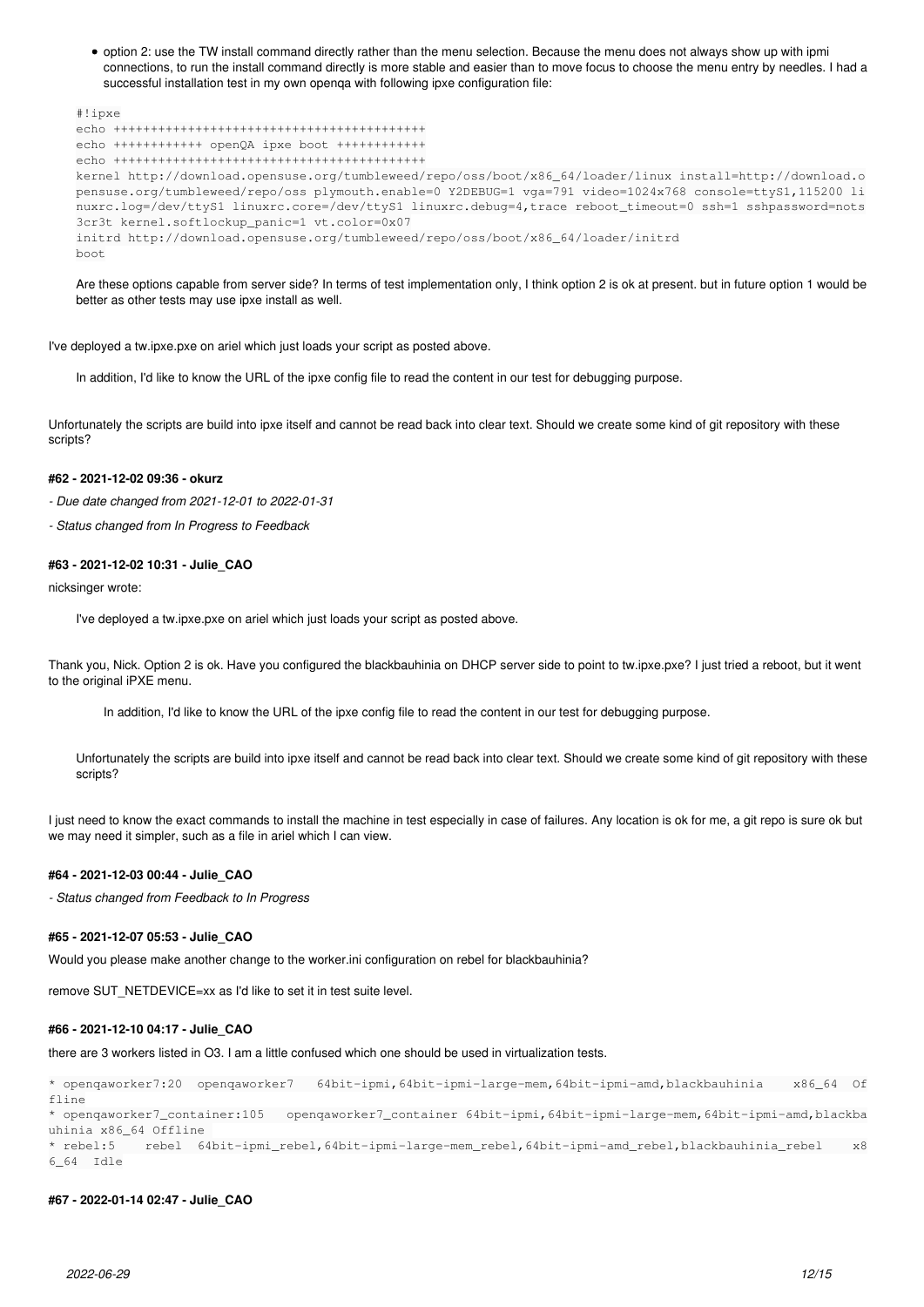Hi [nicksinger,](progress.opensuse.org/users/24624) are you back from the holiday? may you had a nice vocation! Could you help fix the machine ipxe pointer and adjust the worker settings in O3?

# **#68 - 2022-01-21 11:29 - nicksinger**

*- Status changed from In Progress to Feedback*

I've added a new entry in our /etc/dnsmasq.d/pxeboot.conf:

pxe-service=x86PC, "tw-over-ipmi", tw.ipxe.bin, 1, 192.168.112.13

This instructs the pxe server to serve this tw.ipxe.bin file only to blackbauhinia. From a first test this seems to work and the system automatically boots into the TW installer. Unfortunately this also means that *only* booting TW now works (no menu anymore). But I think in this specific use-case this should be fine, right?

# **#69 - 2022-01-25 03:20 - Julie\_CAO**

*- File ipxe\_screen.png added*

*- Status changed from Feedback to In Progress*

Hi [nicksinger,](progress.opensuse.org/users/24624) It is weird, it is still the old ipxe menu when I try to boot up blackbauhinia via IPMI. The ipxe menu is attached. Could you help take a look again?

ipxe\_screen.png

One more request, could you help remove SUT\_NETDEVICE=xx in worker.ini as I'd like to set it in test suite level.

And one question, there are 3 workers listed in O3. I am a little confused which one should be used in virtualization tests.

| opengaworker7:20            | opengaworker7                                                                   |  | 64bit-ipmi, 64bit-ipmi-large-mem, 64bit-ipmi-amd, blackbau     |  |
|-----------------------------|---------------------------------------------------------------------------------|--|----------------------------------------------------------------|--|
| hinia                       |                                                                                 |  |                                                                |  |
| opengaworker7_container:105 | opengaworker7_container 64bit-ipmi,64bit-ipmi-large-mem,64bit-ipmi-amd,blackbau |  |                                                                |  |
| hinia                       |                                                                                 |  |                                                                |  |
| rebel:5                     | rebel                                                                           |  | 64bit-ipmi_rebel, 64bit-ipmi-large-mem_rebel, 64bit-ipmi-amd_r |  |
| ebel, blackbauhinia rebel   |                                                                                 |  |                                                                |  |

# **#70 - 2022-01-25 09:50 - nicksinger**

Julie\_CAO wrote:

Hi [nicksinger,](progress.opensuse.org/users/24624) It is weird, it is still the old ipxe menu when I try to boot up blackbauhinia via IPMI. The ipxe menu is attached. Could you help take a look again?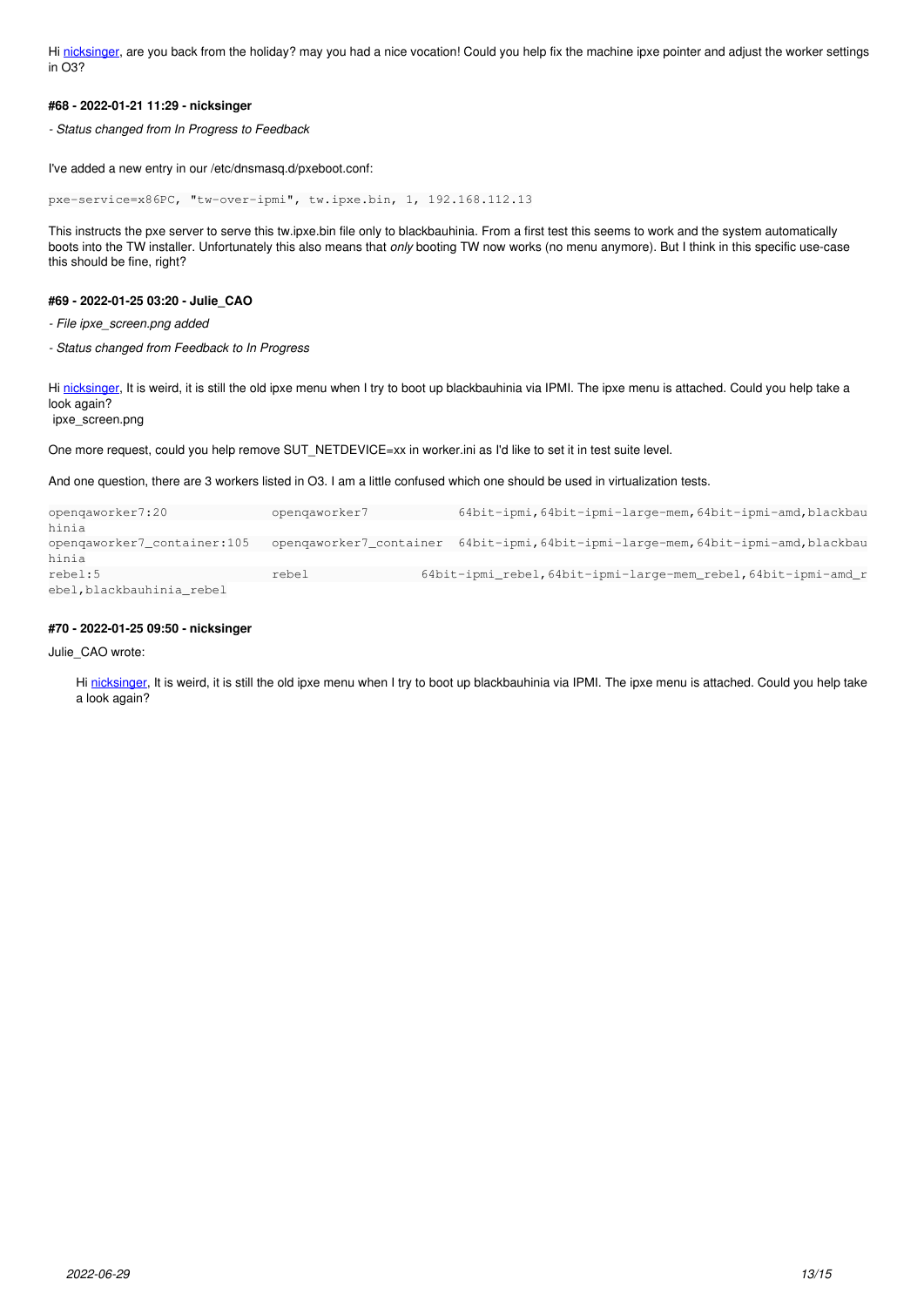ipxe\_screen.png

This is strange. I will take another look!

One more request, could you help remove SUT\_NETDEVICE=xx in worker.ini as I'd like to set it in test suite level.

Should be removed on rebel:5

And one question, there are 3 workers listed in O3. I am a little confused which one should be used in virtualization tests.

| opengaworker7:20                | opengaworker7 | 64bit-ipmi, 64bit-ipmi-large-mem, 64bit-ipmi-amd, blac                         |
|---------------------------------|---------------|--------------------------------------------------------------------------------|
| kbauhinia                       |               |                                                                                |
| opengaworker7_container:105     |               | opengaworker7_container 64bit-ipmi, 64bit-ipmi-large-mem, 64bit-ipmi-amd, blac |
| kbauhinia                       |               |                                                                                |
| rebel:5                         | rebel         | 64bit-ipmi_rebel, 64bit-ipmi-large-mem_rebel, 64bit-ipmi                       |
| -amd rebel, blackbauhinia rebel |               |                                                                                |

Ah yes, sorry for this mess. Due to <https://progress.opensuse.org/issues/97658>we setup a container replacement for that host (also see <https://progress.opensuse.org/issues/97751>). But rebel is back in the meantime so rebel:5 is the correct host. I will try if I can get rid of the other ones.

# **#71 - 2022-02-04 13:48 - nicksinger**

*- Due date changed from 2022-01-31 to 2022-02-08*

*- Status changed from In Progress to Feedback*

Unfortunately I can't understand how I can instruct dnsmasq to only serve the tw-only pxe binary to just your host. The only documented way I found is